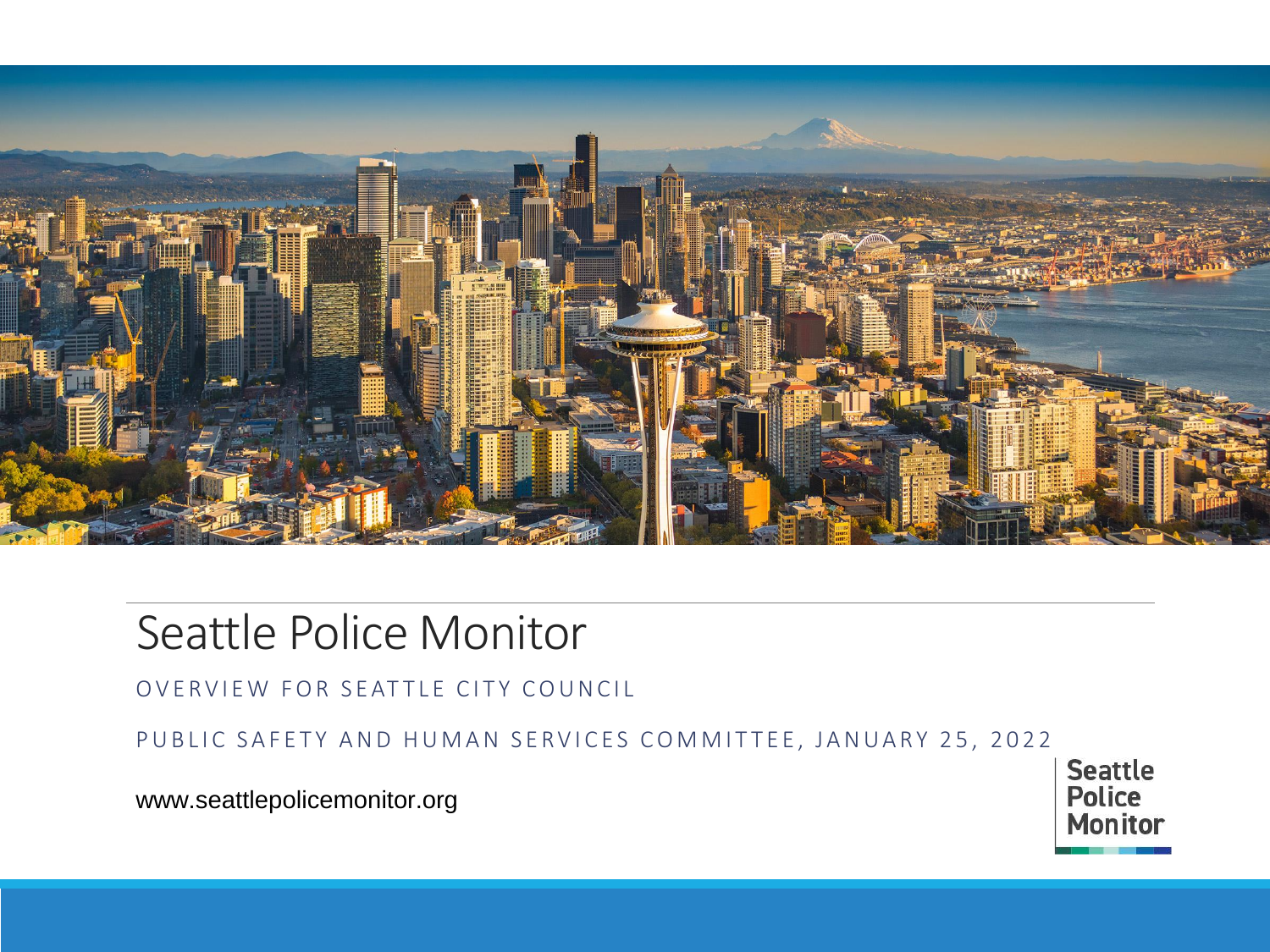

# Discussion Topics

Overview of monitoring activities

Focus of early 2022 – Community Engagement Sessions

High-level action items for 2022

Discussion and Questions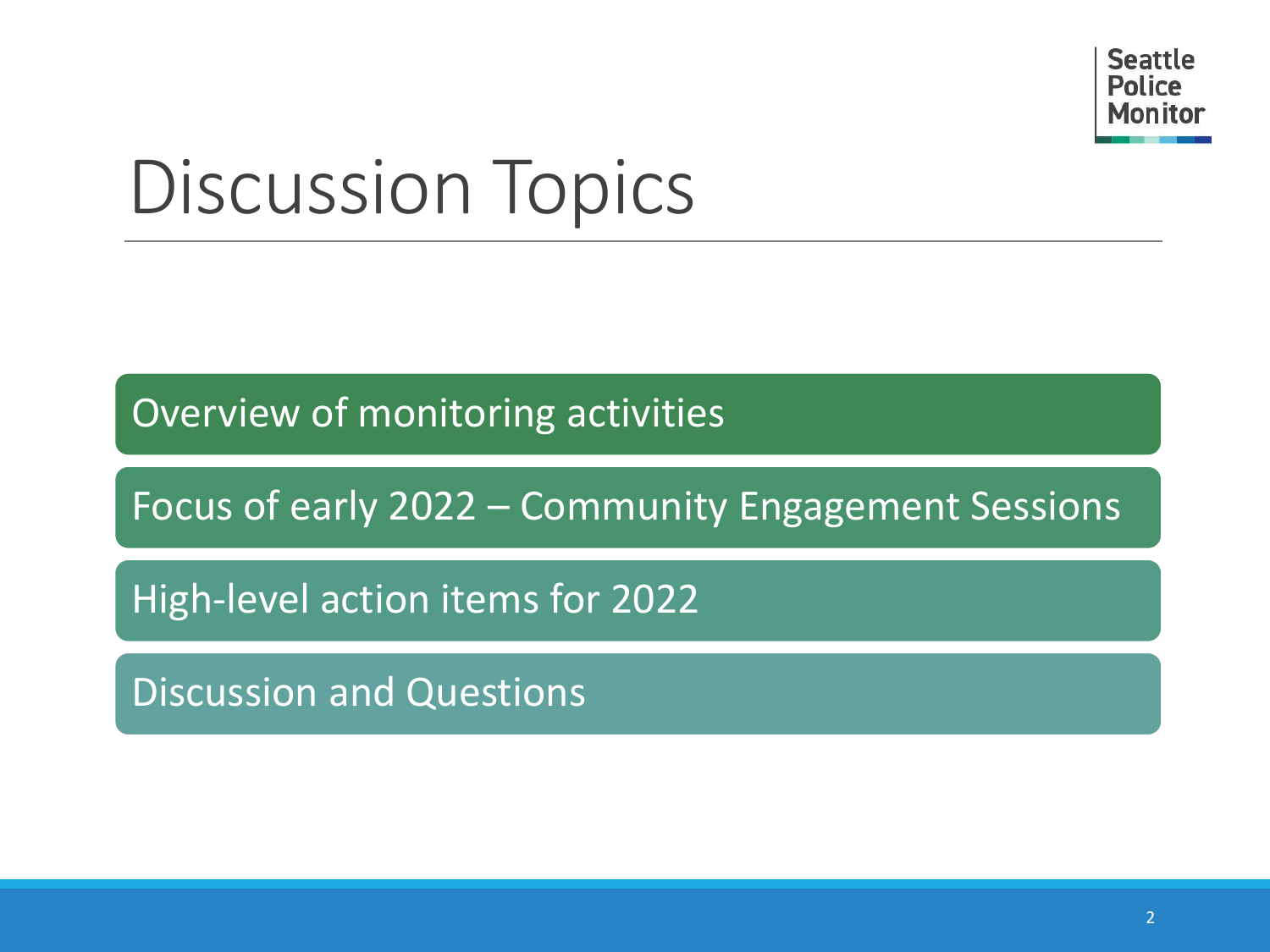## Monitoring Activities

Monitor Based on this preliminary assessment of chais intervention:

- 1. Evaluating the status of compliance
	- **■** Methodology and Assessment
- 2. Bolstering accountability
	- **EXECOULTER FRONT-** Front-end accountability
	- Back-end accountability
- 3. Advising on innovation and risk management
	- Analytics, officer wellness, etc.
- 4. Advising on re-imagining public safety

**Seattle** Police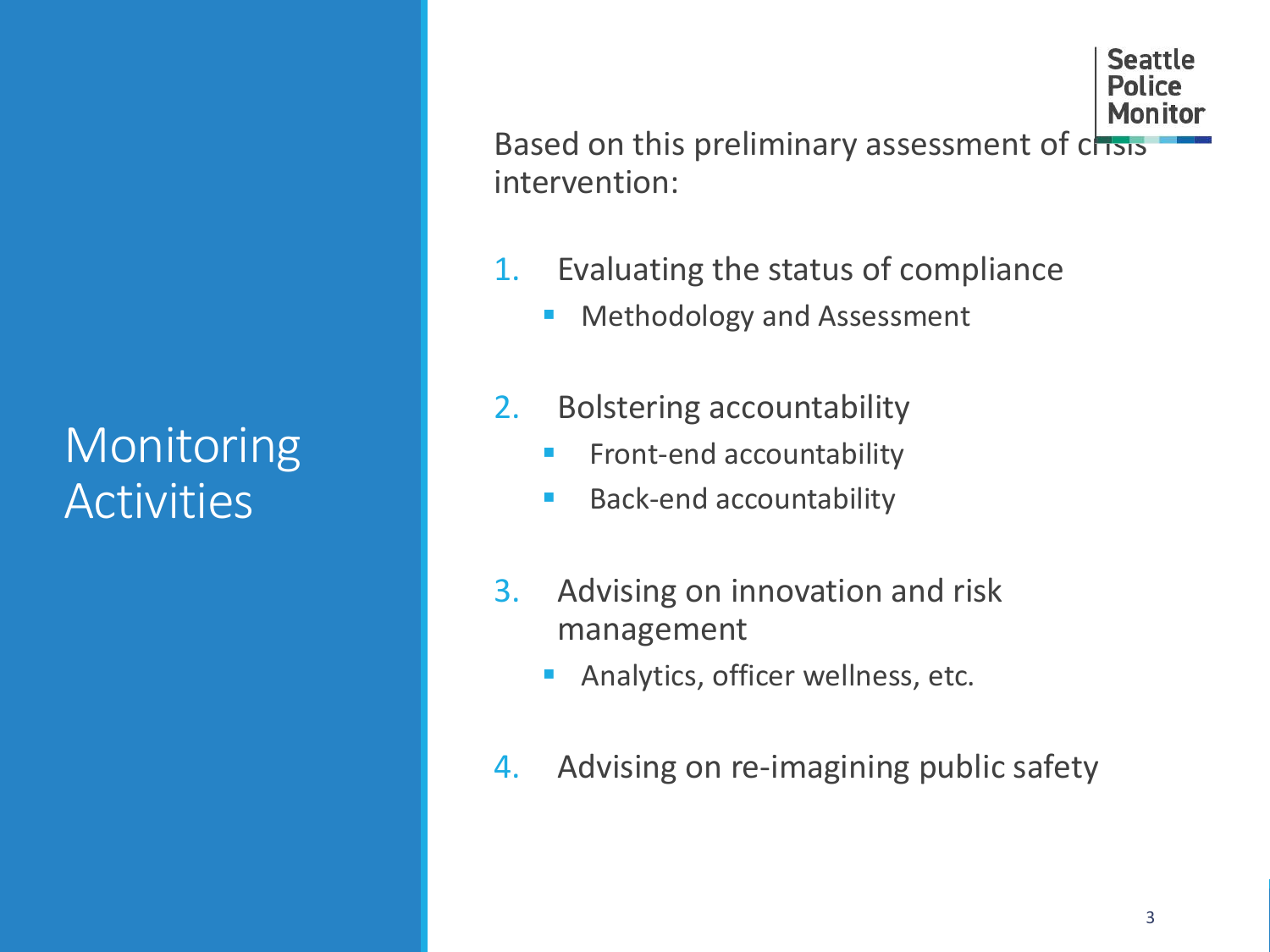#### Comprehensive Assessments

Seattle Police

To assess compliance with Consent Decree, a methodology was established and implemented to measure areas including:

- **Crisis Intervention**
- **Stop and Detentions** (including bias/disparate impact)
- Use-of-Force (including crowd management)
- Supervision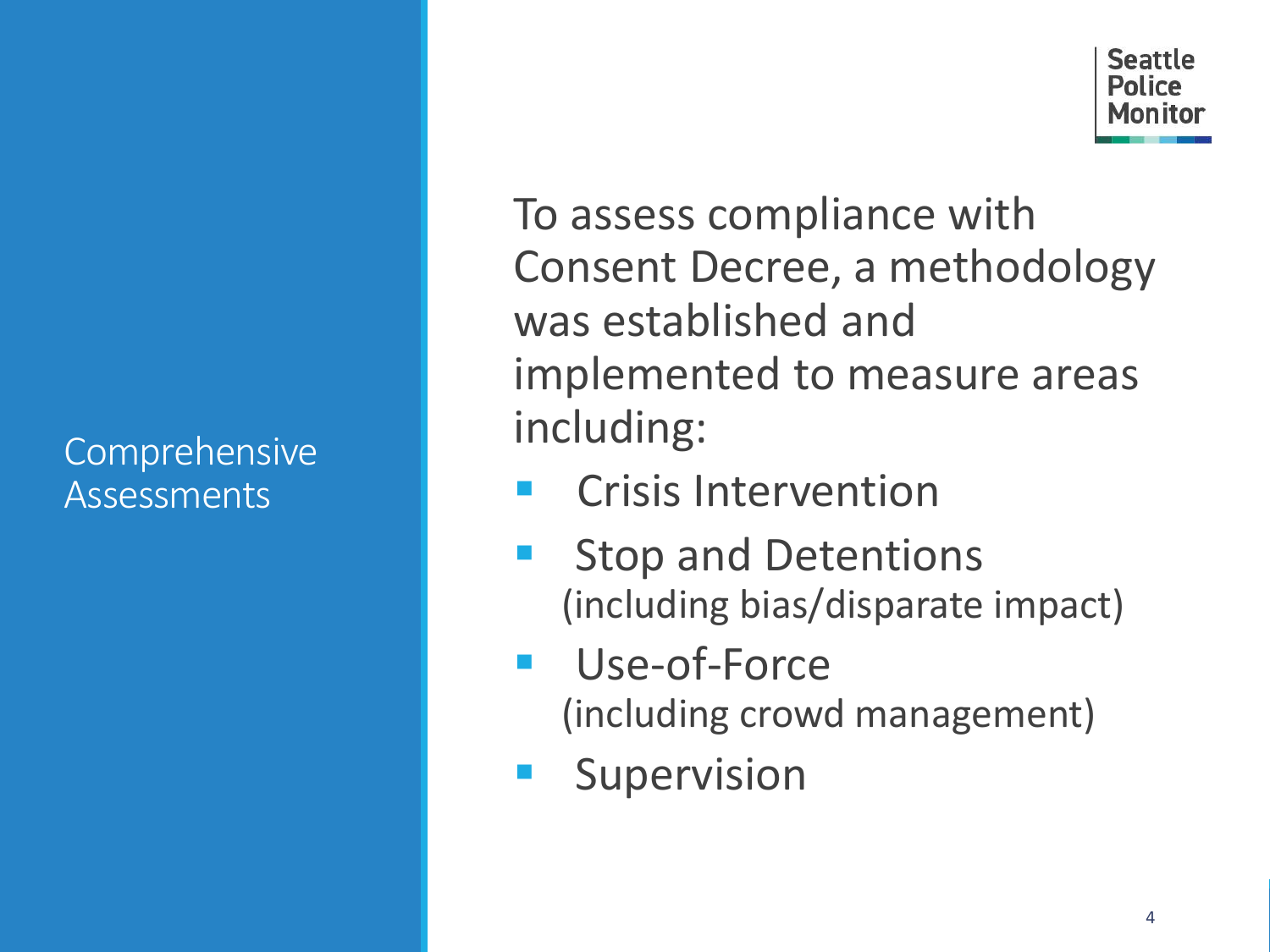**Community** Engagement Sessions

**Community** Input

Based on this preliminary assessment of crisis intervention:

- 1. What specific ideas do you have to improve crisis intervention in Seattle?
- 2. What research or advocacy on crisis intervention should the Seattle Community Policing Commission pursue in 2022?
- 3. What crisis intervention policy and practice areas, if any, should the Federal Monitor oversee implementation on in 2022?

Seattle Police